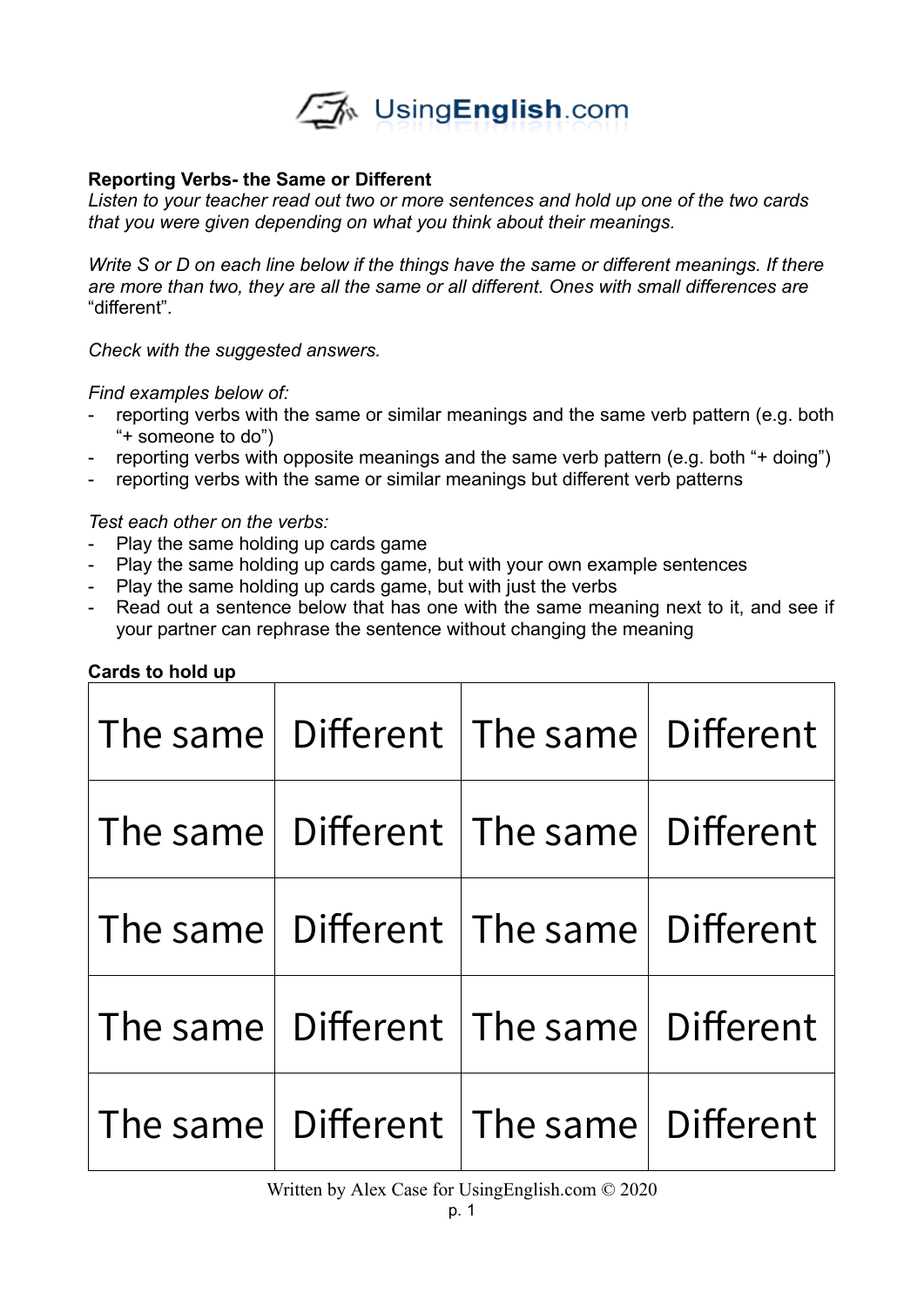

- $\bullet$  lasked about his lunch. I asked for his lunch.
- I asked about the price of his lunch. I enquired about the price of his lunch.
- I asked for another cup of tea./ I requested another cup of tea.
- I asked him to smoke outside./ I told him to smoke outside.
- I asked him to go outside./ I ordered him to go outside./ I reminded him to go outside.
- Can you ask him to call me back?/ Can you tell him to call me back?
- Can you tell him that I called?/ Can you tell him to call me back?
- We agreed on the action plan./ We agreed with the action plan./ We agreed to do the action plan.
- I agree with that action. I support that action.
- I don't agree with his views on economics./ I disagree with his views on economics.
- He disagreed with investing in oil./ He objected to investing in oil./ He refused to invest in oil.
- I recommended not buying the cheap one./ I advised against buying the cheap one.
- I promised to send it ASAP./ I guaranteed that it would be sent ASAP.
- He described the new coffee maker./ He explained the new coffee maker.
- I checked if it was damaged./ I confirmed that it was damaged.
- He claimed that the room was dirty./ He complained about the room being dirty.
- He asserted that he was the winner./ He claimed that he was the winner./ He declared that he was the winner./ He insisted that he was the winner.
- He insisted that we all should pay./ He maintained that we all should pay.
- He approved of my new project. He approved my new project.
- He assured me that my performance would improve./ He reassured me about my improved performance./ He persuaded me to improve my performance.
- He threatened me with a big dog./ He warned me about the big dog.
- He suggested that there were hidden costs./ He implied that there were hidden costs.
- He briefly mentioned next week./ He briefly touched on next week.
- He emphasised team building./ He stressed team building.
- He stressed that it was only temporary./ He insisted on it only being temporary.
- We argued about planning for earthquakes./ We challenged planning for earthquakes./ We debated planning for earthquakes./ We discussed planning for earthquakes.

Written by Alex Case for UsingEnglish.com © 2020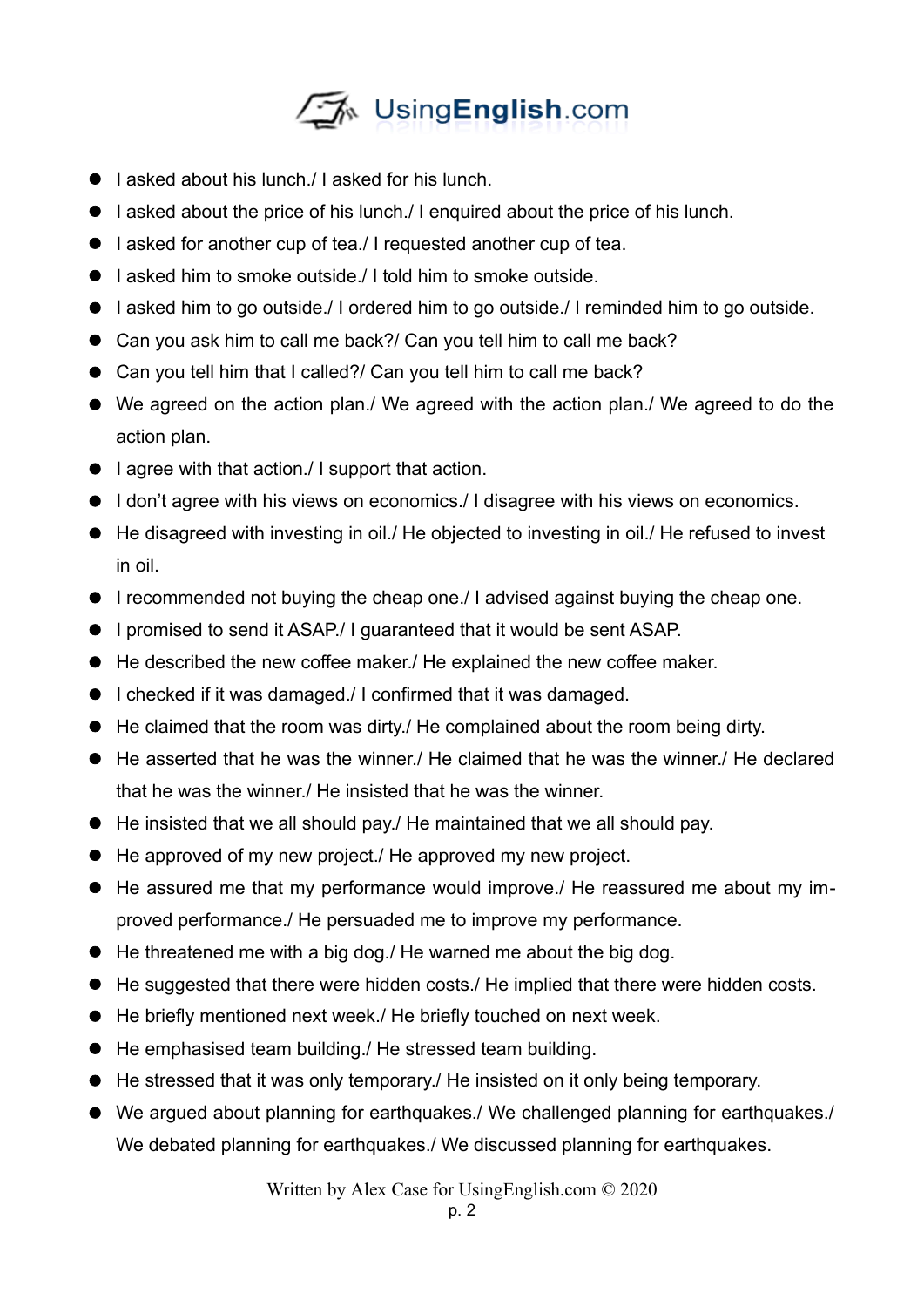

- We discussed planning for earthquakes./ We talked about planning for earthquakes.
- I begged my son to do an MA./ I encouraged my son to do an MA./ I urged my son to do an MA.
- I accused him of kidnapping my son./ I blamed him for the kidnapping of my son.
- He admitted kidnapping my son./ He confessed to kidnapping my son./ He confessed that he had kidnapped my son.
- I denied having published his name./ I refused to publish his name.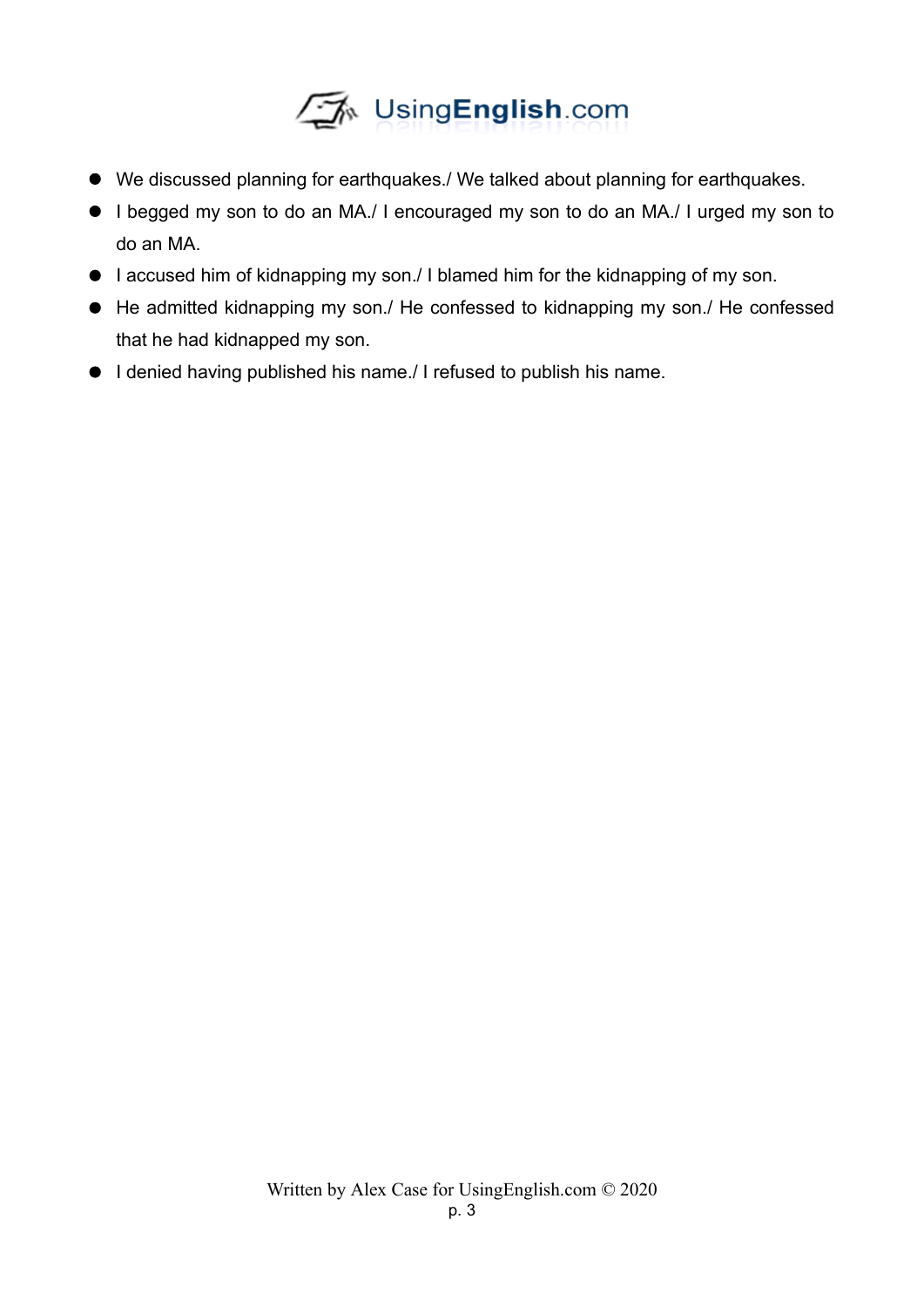

# **Suggested answers**

*Some are debatable, especially whether verbs really have exactly the same meaning, so please check if you wrote something different.* 

- $\bullet$  l asked about his lunch./ I asked for his lunch.  $D$
- $\bullet$  I asked about the price of his lunch. I enquired about the price of his lunch.  $-$  S
- $\bullet$  l asked for another cup of tea./ I requested another cup of tea.  $-$  S
- $\bullet$  l asked him to smoke outside. I told him to smoke outside.  $D$
- $\bullet$  l asked him to go outside./ I ordered him to go outside./ I reminded him to go outside.  $-$ D<sub>1</sub>
- Can you ask him to call me back?/ Can you tell him to call me back? D
- Can you tell him that I called?/ Can you tell him to call me back? D
- We agreed on the action plan./ We agreed with the action plan./ We agreed to do the action plan. – D
- $\bullet$  I agree with that action./ I support that action.  $S$
- $\bullet$  I don't agree with his views on economics./ I disagree with his views on economics.  $-$  S
- He disagreed with investing in oil./ He objected to investing in oil./ He refused to invest in oil. – D
- $\bullet$  I recommended not buying the cheap one. I advised against buying the cheap one.  $-$ S
- $\bullet$  I promised to send it ASAP./ I quaranteed that it would be sent ASAP.  $-$  D
- $\bullet$  He described the new coffee maker./ He explained the new coffee maker.  $D$
- $\bullet$  I checked if it was damaged./ I confirmed that it was damaged.  $D$
- $\bullet$  He claimed that the room was dirty. He complained about the room being dirty.  $D$
- He asserted that he was the winner./ He claimed that he was the winner./ He declared that he was the winner./ He insisted that he was the winner.– D
- $\bullet$  He insisted that we all should pay. He maintained that we all should pay.  $\sim$  S
- $\bullet$  He approved of my new project./ He approved my new project.  $D$
- He assured me that my performance would improve./ He reassured me about my improved performance./ He persuaded me to improve my performance. – D
- $\bullet$  He threatened me with a big dog./ He warned me about the big dog.  $D$

Written by Alex Case for UsingEnglish.com © 2020